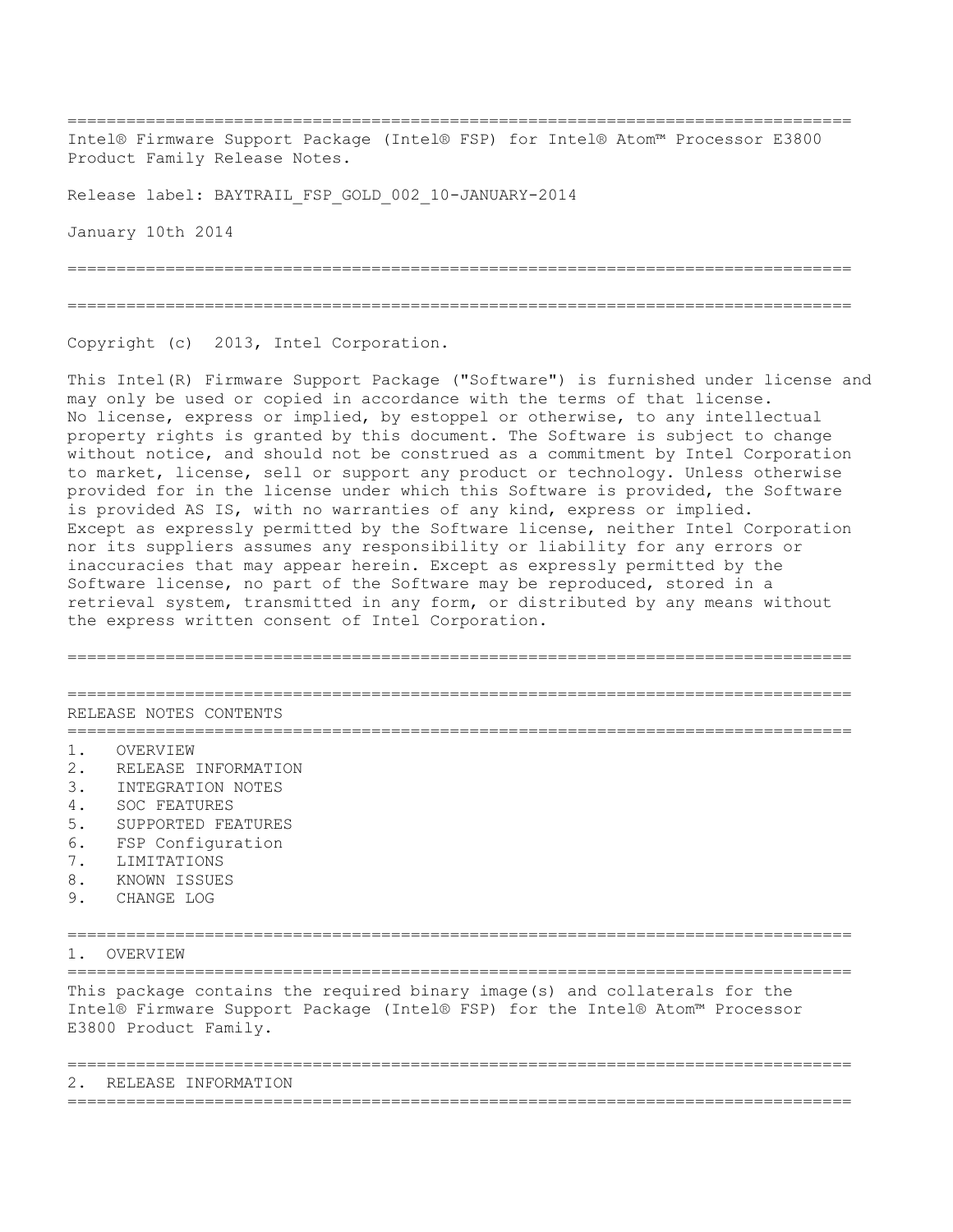This FSP binary has been integrated a Reference Boot Loader and verified on a Bayley Bay Customer Reference Board (CRB) equpped with stepping B3 SoC. ================================================================================ 3. INTEGRATION NOTES ================================================================================ Several header and source files are provided in the package to assist with integrating the FSP with the bootloader. Please consult the Intel® FSP Integration Guide for further information. When secure boot feature is enabled, integration of the FSP requires additional steps in addition to the steps documented in the integration guide. ================================================================================ 4. SOC FEATURES ================================================================================ - Upto 4 CPU Cores - Upto 2.2 GHz CPU Frequency - HDMI, DP/eDP, VGA Display - 8 GB Max Addressable Memory @ 1066/1333 MT/s If only 1 DIMM is used, channel 0 must be used. Both memory channels must be populated with DIMMs of same configuration. - PCI Express - SATA - USB 3.0 - Serial Peripheral Bus Controllers ================================================================================ 5. SUPPORTED FEATURES ================================================================================ - Atom E3800 Bx steppings - MCU update - Memory Detection and Initialization - Fast Boot support - MTRR Initialization on all CPU threads - PCI Express initialization - Internal devices initialization - Configuration Options through Intel BCT - Rebase to a different base address through Intel BCT - Secure Boot  $- 93$ - PCI mode and ACPI Mode for the LPSS devices - USB 3.0 support ================================================================================ 6. FSP Configuration ================================================================================ When integrating with a bootloader The FSP should be placed at the same base address that it is configured to.

The default base address for the FSP is 0xFFFC0000. The base address for the FSP can be configured to a different address using the Intel BCT.